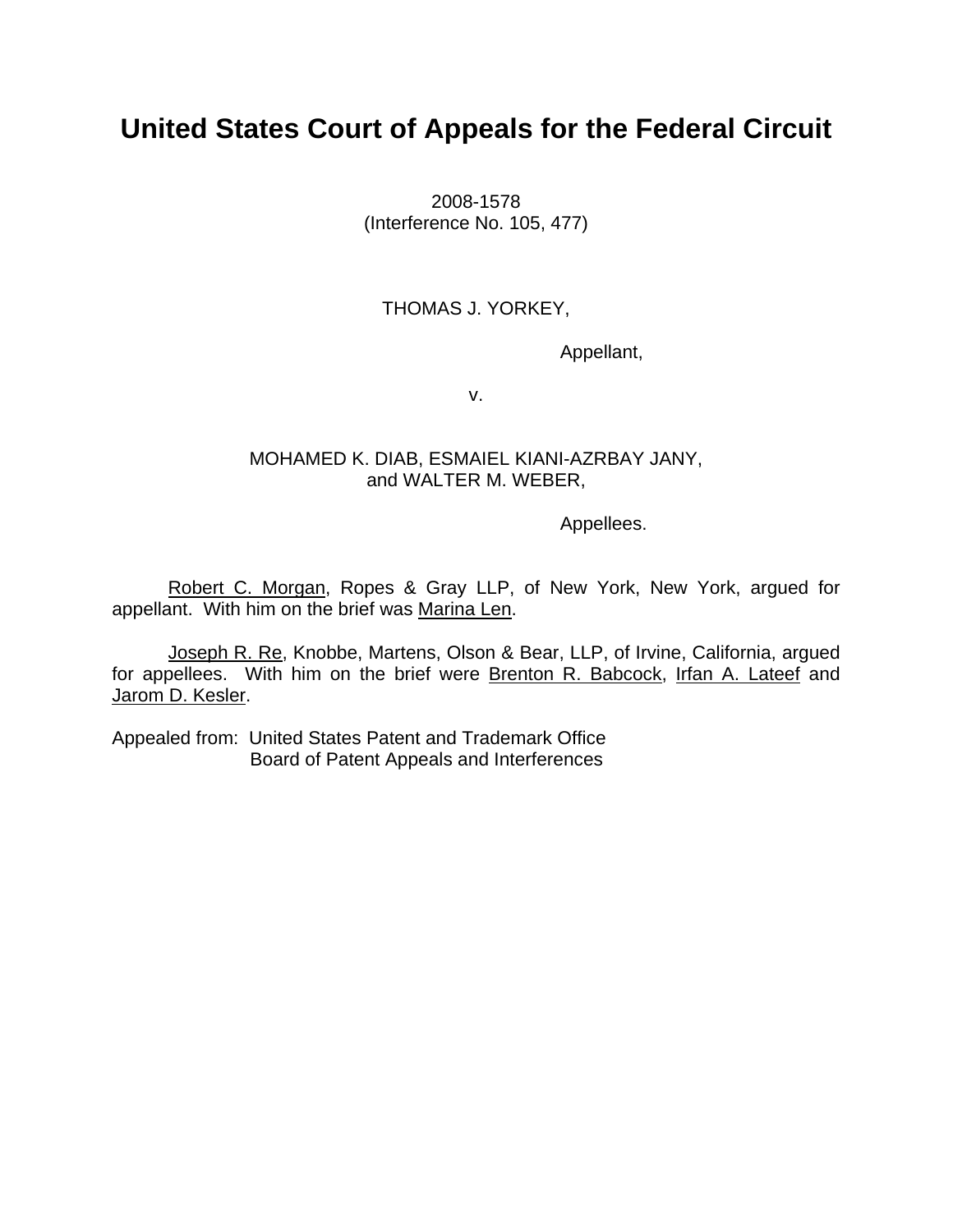# **United States Court of Appeals for the Federal Circuit**

2008-1578 (Interference No. 105, 477)

## THOMAS J. YORKEY,

Appellant,

v.

### MOHAMED K. DIAB, ESMAIEL KIANI-AZRBAY JANY, and WALTER M. WEBER,

Appellees.

Appeal from the United States Patent and Trademark Office, Board of Patent Appeals and Interferences.

 $\mathcal{L}_\text{max}$  , which is a set of the set of the set of the set of the set of the set of the set of the set of the set of the set of the set of the set of the set of the set of the set of the set of the set of the set of

 $\mathcal{L}_\text{max} = \frac{1}{2} \sum_{i=1}^{n} \frac{1}{2} \sum_{i=1}^{n} \frac{1}{2} \sum_{i=1}^{n} \frac{1}{2} \sum_{i=1}^{n} \frac{1}{2} \sum_{i=1}^{n} \frac{1}{2} \sum_{i=1}^{n} \frac{1}{2} \sum_{i=1}^{n} \frac{1}{2} \sum_{i=1}^{n} \frac{1}{2} \sum_{i=1}^{n} \frac{1}{2} \sum_{i=1}^{n} \frac{1}{2} \sum_{i=1}^{n} \frac{1}{2} \sum_{i=1}^{n} \frac{1$ 

DECIDED: April 7, 2010

Before MICHEL, Chief Judge, Gajarsa, Circuit Judge, and Kendall, District Judge<sup>[1](#page-1-0)</sup>.

MICHEL, Chief Judge.

<u>.</u>

Appellant Thomas J. Yorkey ("Yorkey") appeals from a ruling of the Board of Patent Appeals and Interferences (the "Board") denying his motion for judgment that claim 39 of Appellees Mohamed K. Diab, Esmaiel Kiani-Azraby Jany and Walter M. Weber's (collectively "Diab") U.S. Patent Application Ser. No. 09/111,604 (the "Diab application") fails to comply with the written description requirement of 35 U.S.C. § 112, ¶ 1. Yorkey also appeals the Board's denial of his motion for judgment of no

<span id="page-1-0"></span> $1$  Hon. Virginia M. Kendall, U.S. District Court for the Northern District of Illinois, sitting by designation.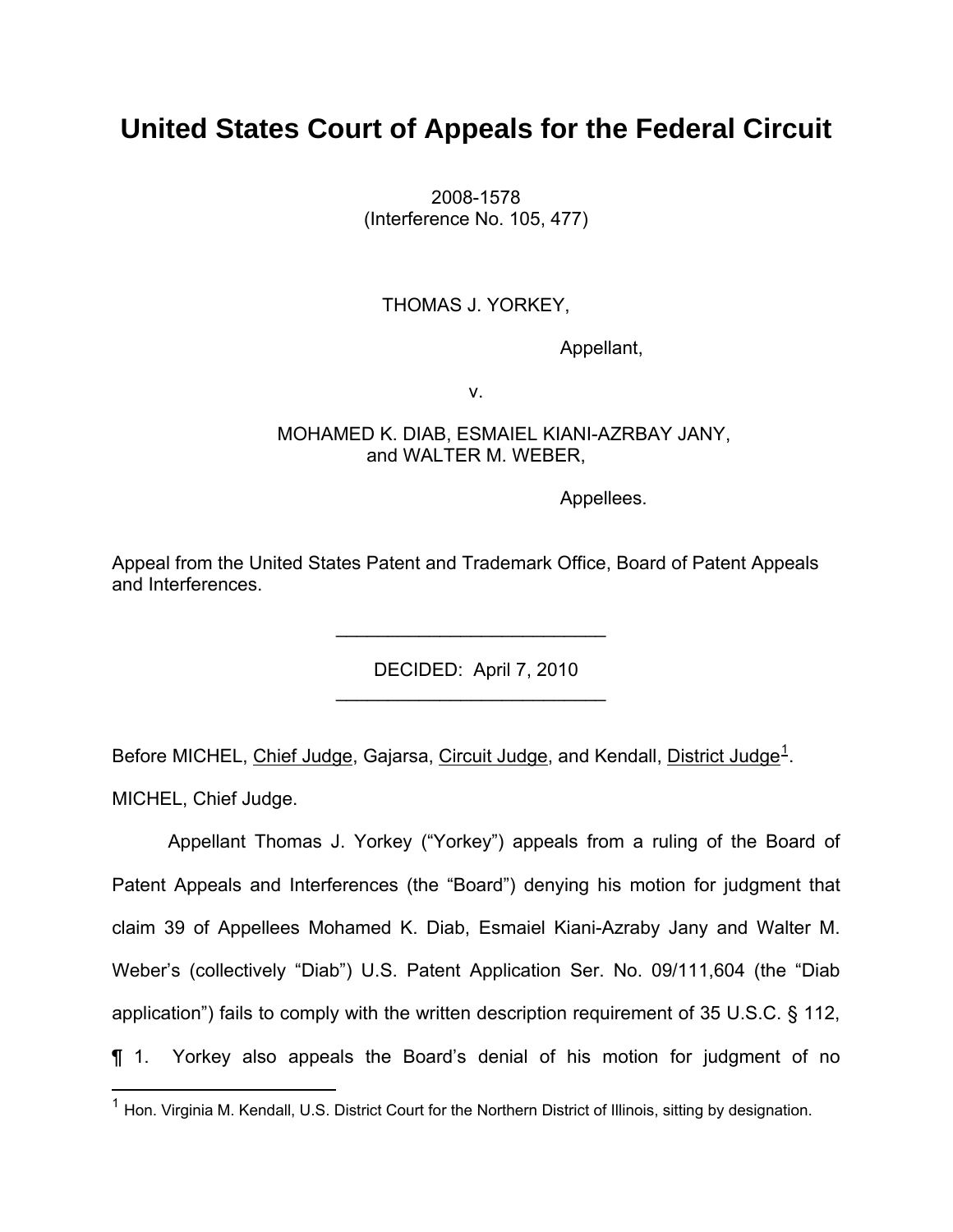interference-in-fact with respect to Yorkey's U.S. Patent No. 5,645,060 (the "Yorkey patent"). We affirm the Board's rulings.

#### PROCEDURAL HISTORY

The Yorkey patent and Diab application both claim inventions and methods for measuring the concentration of oxygen in blood. Yorkey is named as the inventor of the Yorkey Patent, which issued on July 8, 1997 and was based on U.S. Application Ser. No. 08/490,315, filed on June 14, 1995. The patent was subsequently assigned to Nellcor Puritan Bennet, Inc. ("Nellcor") which is the party in interest. Diab is the named inventor on the basis of the Diab application filed on July 6, 1998, which claims priority in turn from U.S. Application Ser. Nos. 08/859,837 (filed May 16, 1997) and 08/320,154 (filed October 7, 1994); the party in interest in the Diab application is Masimo Corporation of Irvine, California.

An interference (No. 105,477) was declared by the Board on July 18, 2006. The interference comprised a single count, Count 1, corresponding to claim 6 of the Yorkey patent and claim 39 of the Diab application. As in the companion interference to this case, Yorkey was designated the junior party and Diab the senior party. See Yorkey v. Diab, No. 2008-1577 (hereinafter "Yorkey I"). On June 28, 2007, the Board ruled on two motions brought by Yorkey, denying both his motion for judgment that claim 39 of the Diab application fails to comply with the written description requirement of 35 U.S.C. § 112, ¶ 1 ("Motion 1") and his motion for judgment of no interference-in-fact ("Motion 2"). The Board subsequently denied Yorkey's motion for judgment based on priority of invention and, on May 28, 2008, awarded priority to the Diab application and invalidated the Yorkey patent. This appeal timely followed.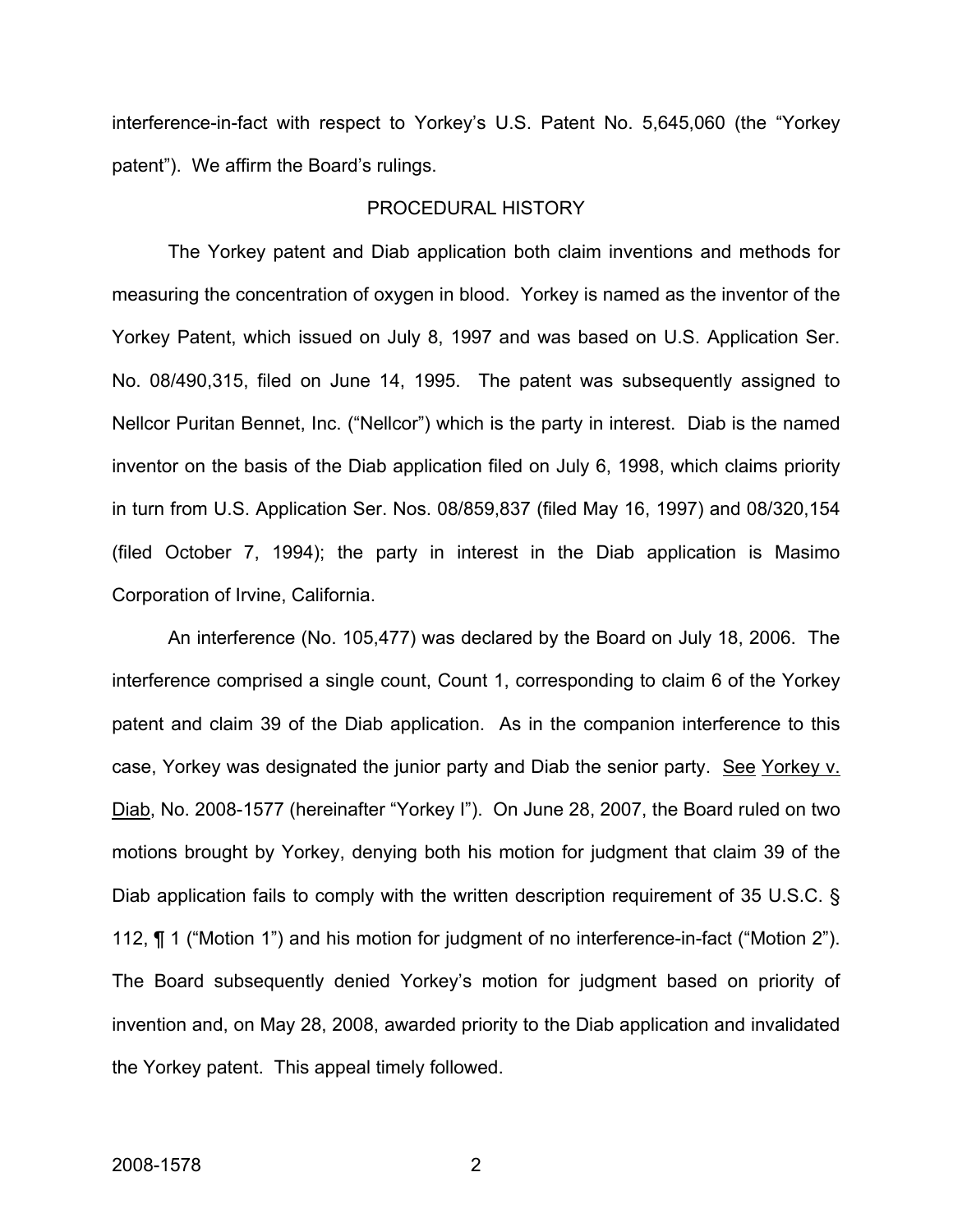## BACKGROUND

The technology at issue in this case is medical instrumentation and methods for

the noninvasive measurement of the concentration of oxygen in the blood of a patient

(saturation) and has been described in the companion opinion to this case. Count I of

the interference corresponds to Claim 6 of the Yorkey patent and claim 39 of the Diab

application. Yorkey Claim 6 recites:

A method for measuring saturation of a blood constituent in a patient comprising the steps of:

. . . .

representing each of said intensity signals as a function of said saturation, the wavelength corresponding to the intensity signal, and a time-variable motion term corresponding to motion noise, said motion terms being proportional to one another for each of said intensity signals; and

solving the three functions to obtain a value for said saturation,

wherein each of said functions includes a plurality of coefficients, and further comprising the step of determining a set of coefficients for said third intensity signal from a measurement in the absence of motion noise and a determination of said saturation from said first and second intensity signals.

Whereas Diab Claim 39 recites:

A method for measuring saturation of a blood constituent in a patient comprising the steps of:

. . . .

representing each of said intensity signals as a function of concentration, the wavelength corresponding to the intensity signal, and a time-variable motion term corresponding to motion noise, said motion terms being proportional to one another for each of said intensity signals; and

solving the functions to obtain a value for said saturation,

wherein each of said functions includes a plurality of coefficients related to the wavelengths, the coefficients of said third function being determined based upon the coefficients of the first and second functions, and further comprising the steps of approximating at least a portion of said first and second intensity signals based upon the third intensity signal, and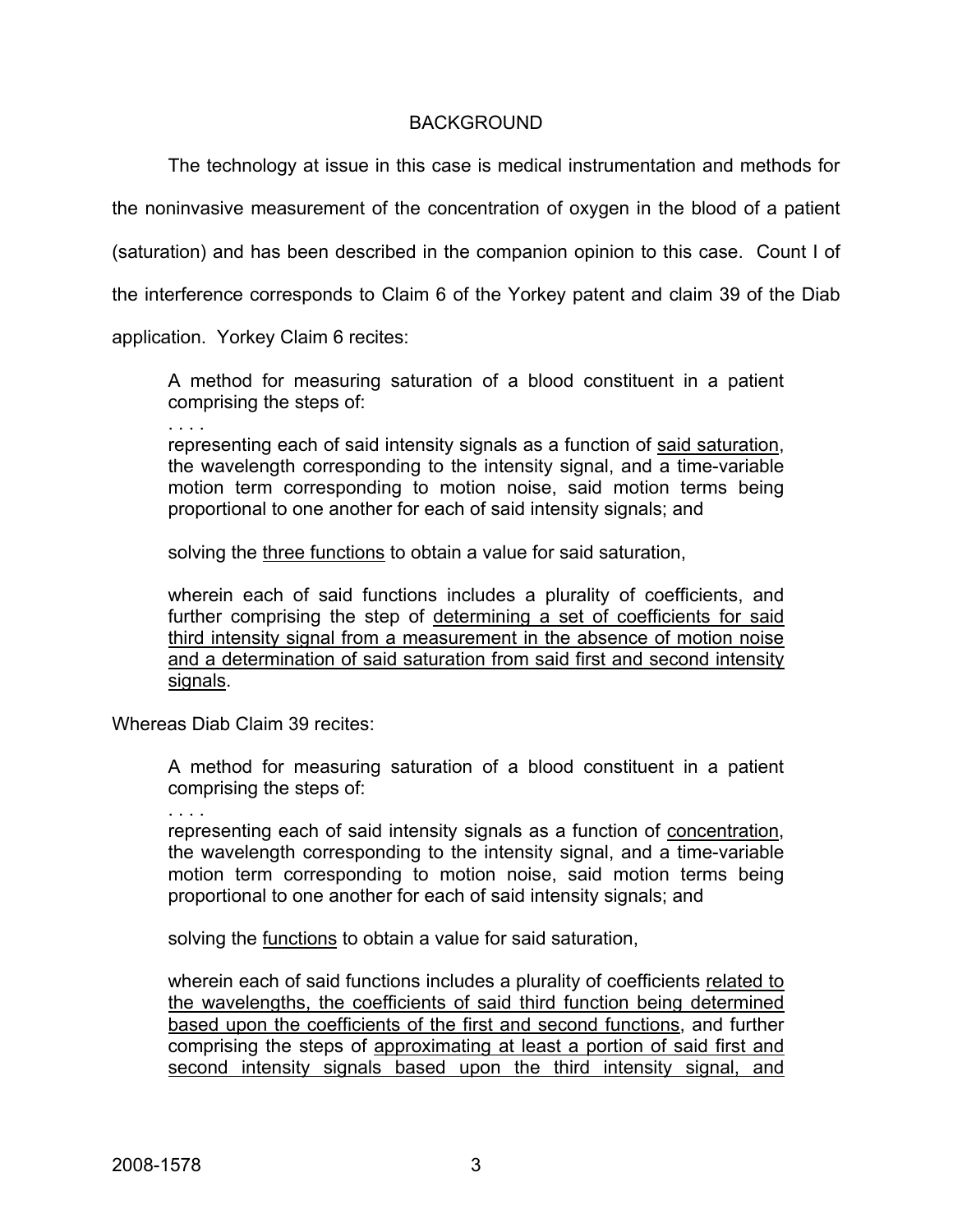## determining said saturation from said approximation of said first and second intensity signals.

(material variations in text emphasized).

 The principal issue of this appeal stems from the last two limitations of each claim. In the penultimate limitation of its claim 6, the Yorkey patent specifies that "three functions" (one derived from the signal detected at each wavelength of light emitted by the sensor probe) are solved to obtain a saturation value, whereas the corresponding limitation of the Diab application states that "the functions" are solved to obtain a saturation value.

The final limitations of the respective claims also differ in the language they employ. The Yorkey patent states that its steps constitute a determination of a set of coefficients for the third measured intensity signal from a measurement in the absence of motion noise, and a determination of oxygen saturation from the first and second intensity signals. The corresponding claim limitation from the Diab application recites that the coefficient of the third function is determined based upon the coefficients determined for the first and second signals, and that subsequent steps approximate at least a portion of the first and second intensity signals based upon the third intensity signal. The oxygen saturation is subsequently derived from an approximation of the first and second intensity signals.

#### **DISCUSSION**

We have jurisdiction to hear this appeal under 28 U.S.C. § 1295(a)(4)(A) and 35 U.S.C. § 141. See In re Ferguson, 558 F.3d 1359, 1362 (Fed. Cir. 2009).

Because Yorkey's appeal challenges the Board's claim construction, we first address Yorkey's Motion 2, seeking a judgment of no interference-in-fact. As the junior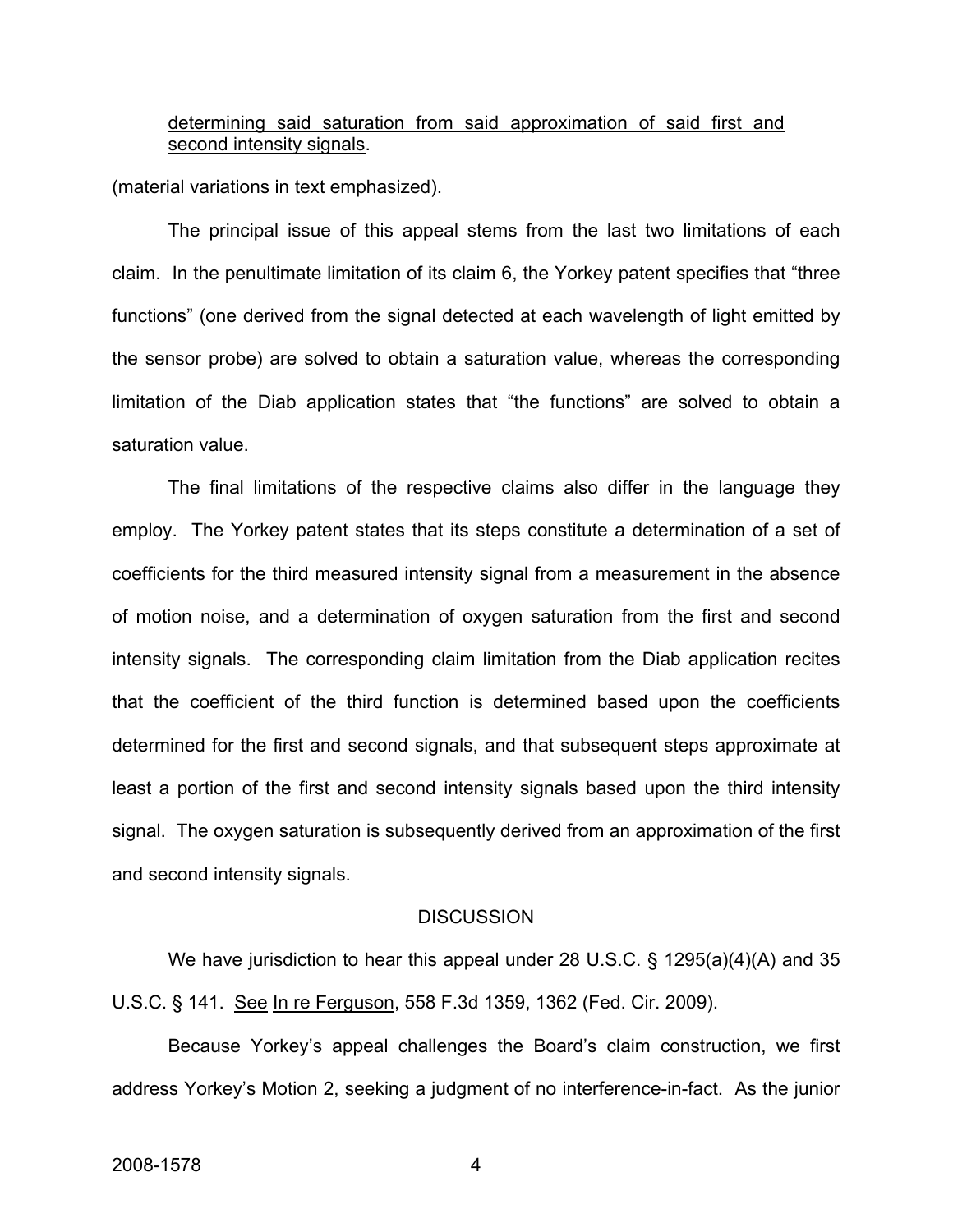party, Yorkey has the burden of showing, by a preponderance of the evidence, that the Diab application's claim 39 and the Yorkey patent's claim 6 do not interfere-in-fact. See 37 C.F.R. § 41.202(d); In re Garner, 508 F.3d 1376, 1377 (Fed. Cir. 2007).

 The standard for determining whether an interference exists is set forth in 37 C.F.R. § 41.203(a):

An interference exists if the subject matter of a claim of one party would, if prior art, have anticipated or rendered obvious the subject matter of a claim of the opposing party and vice versa.

Under this standard, Yorkey must prove either that its claims, if prior art, would neither have anticipated, nor have rendered obvious, the subject matter of Diab's claim or vice versa.

Determination that a claim is anticipated under 35 U.S.C. § 102(b) involves two analytical steps: (1) the Board must interpret the claim language; and (2) the Board must then compare the construed claim to a prior art reference and make factual findings that "each and every limitation is found either expressly or inherently in [that] single prior art reference." In re Crish, 393 F.3d 1253, 1256 (Fed. Cir. 2004) (quoting Celeritas Techs. Ltd. v. Rockwell Int'l Corp., 150 F.3d 1354, 1360 (Fed. Cir. 1998) (alteration in original). We review those factual findings for substantial evidence. In re Gartside, 203 F.3d 1305, 1315 (Fed. Cir. 2000). Because we find that the asserted Yorkey patent claim was anticipated by the corresponding claim of the Diab application, we need not address the question of obviousness.

Moreover, because the PTO, in its claim construction, is entitled to give claims their broadest reasonable interpretation, our review of the Board's claim construction is limited to determining only whether the claim construction was reasonable. See 37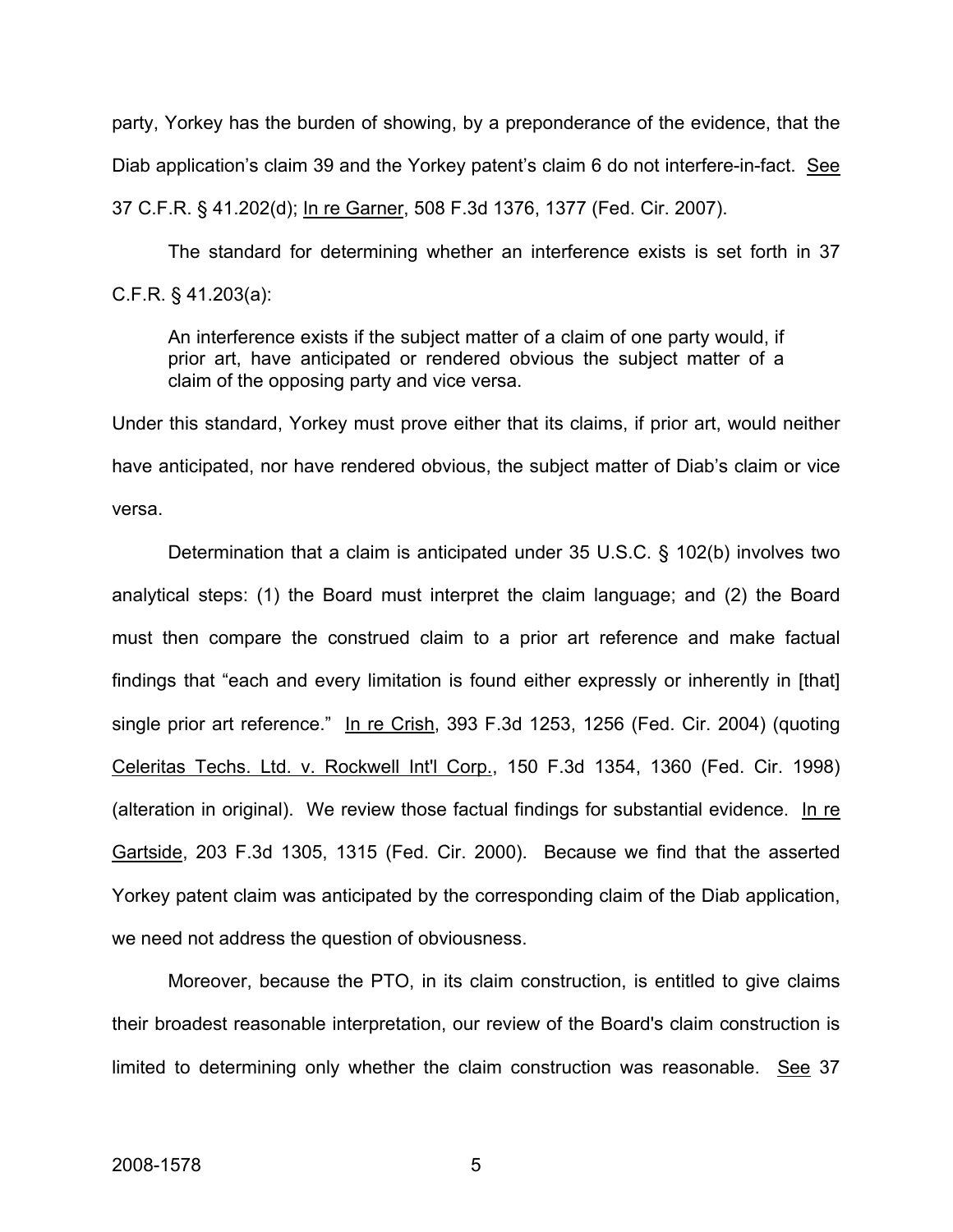C.F.R. § 41.200(b) ("A claim shall be given its broadest reasonable construction in light of the specification of the application or patent in which it appears."); Crish, 393 F.3d at 1256 ("[O]ur review of the Board's claim construction is limited to determining whether it was reasonable.").

Both parties agree that the initial issue in this appeal turns upon the Board's construction of Diab's claim 39. Yorkey argued to the Board that the claims at issue differ because "[c]laim 39 of Diab's . . . application uses only two functions to obtain saturation, and recites 'approximating at least a portion of said first and second intensity signals based upon the third intensity signal', whereas claim[ ] 6 . . . of Yorkey's . . . patent use[s] all three functions to obtain saturation, and do[es] not approximate a portion of the first and second intensity signals based upon the third intensity signal."

Yorkey's expert witness, Dr. Elvir Causevic ("Causevic"), stated that each of the three wavelength intensity signals is directly used in the final calculation of saturation by the use of matrix algebra. Causevic testified that, in contrast, Diab's claimed invention obtains the saturation value "based on solving two (not three) functions to calculate its saturation and using the third wavelength for 'approximating at least a portion of said first and second intensity signals based upon the third intensity signal.'"

Diab's expert, Dr. Gail D. Baura ("Baura"), disagreed that the language of "solving the three functions" differed from that of "solving the functions." According to Baura:

Neither the Yorkey claims, nor the Diab [c]laim include a limitation requiring that the signals be used without further steps and the functions be solved together to calculate the saturation directly. The Yorkey claims recite "solving the three functions to obtain a valued [sic, value] for said saturation." This limitation does not include a requirement that the signals be used without further steps and/or the functions be solved together.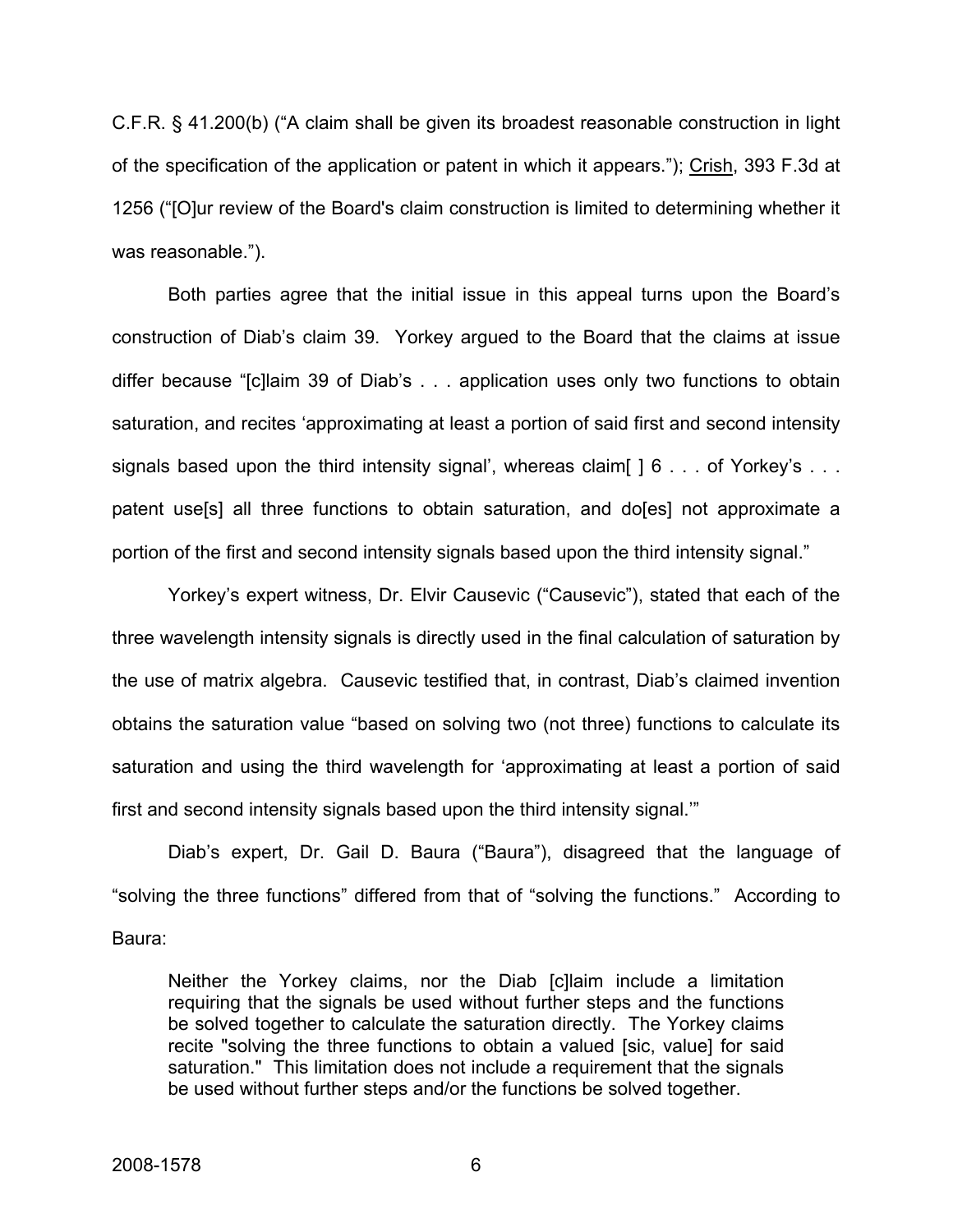(alterations in original). Baura further disagreed with Causevic that the Diab application's claim does not solve the three functions together, but uses the three functions in a few consecutive calculations. According to Baura:

A person of skill in the art would have knowledge of mathematics and linear algebra and understand that here there is no substantive difference between solving three functions together and solving them consecutively. … It is well known in the art that while matrix algebra can be used to simplify mathematical calculations, in substance it performs the same task of solving functions consecutively. In fact, a matrix is simply another way of writing linear algebraic equations.

With respect to the final pair of limitations commencing with "wherein", Causevic

testified that in Yorkey's limitation:

[T]he coefficients of the third wavelength function are determined by taking measurements in the absence of motion noise and determining saturation from first and second intensity signals.…These coefficients are then used when intensity measurements are taken in the presence of motion, and all three wavelength functions are solved to obtain a value for saturation.

Causevic averred that Diab's corresponding limitation claimed "something different"

because Diab did not claim a "calibration step" but rather "the ultimate determination of

saturation based on only two wavelengths", where "the third wavelength is used . . .

solely to generate a reference signal"

Baura disagreed, observing that Causevic's testimony established that Yorkey's

claim limitation read on a determination in which the "coefficients of the third wavelength

have to based at least in part on the coefficients of the first and second intensity

functions." Baura further testified that: "[t]he step of approximating a portion of the first

and second signals is a step in the process of solving the three functions." Moreover:

[I]t would have been obvious to a person of skill in the art . . . to eliminate the Diab method of approximating a portion of the first and second signals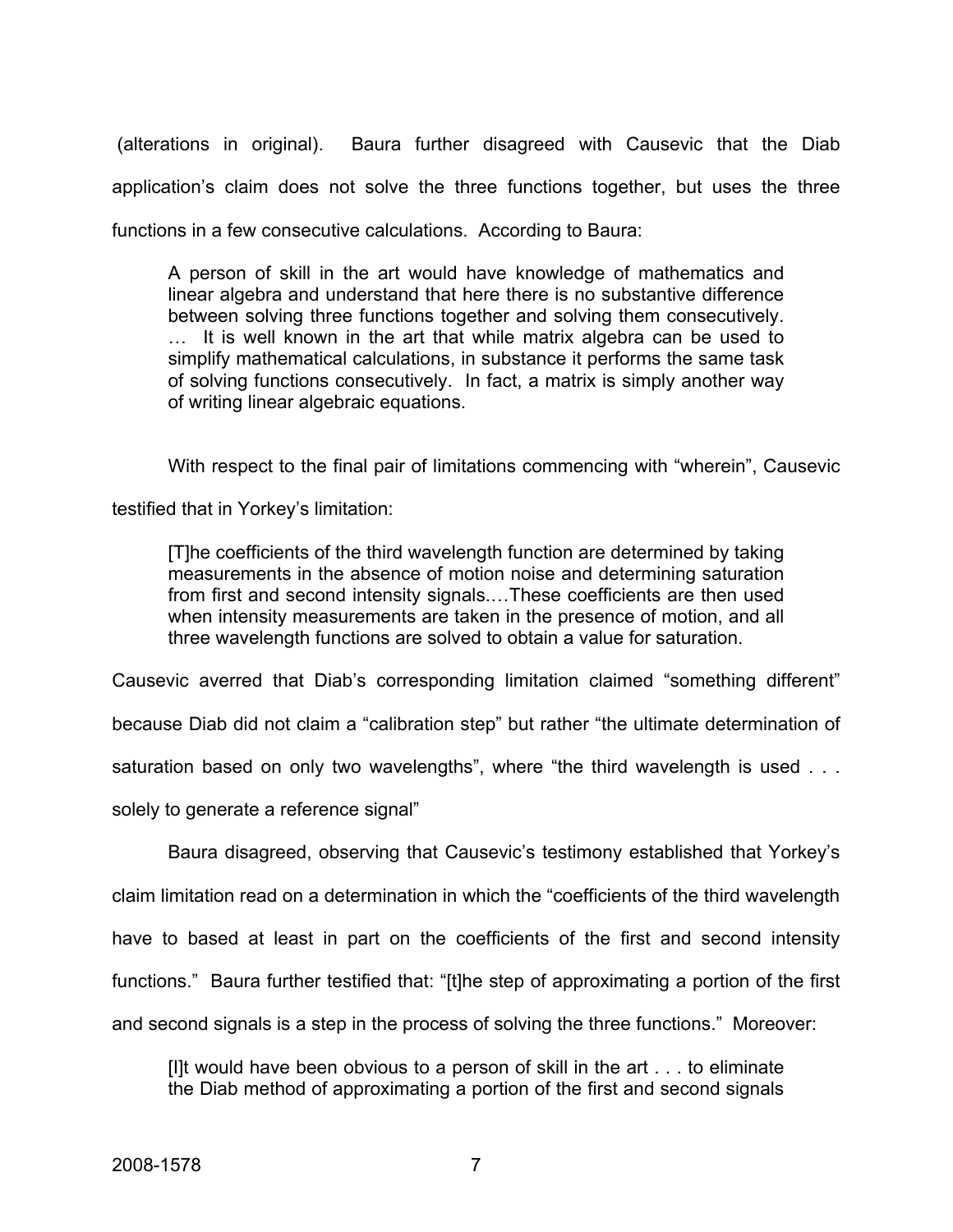based on the third signal first and using the approximation to calculate the saturation by putting the functions into a matrix and solving the matrix.... Thus, a person of ordinary skill in the art having three linear functions would have found it obvious to go from solving the functions consecutively to pulling all three in a matrix and solving them together.

The Board found Baura's testimony to be more credible than that of Causevic because it was more consistent with the language of the claims. The Board was not persuaded by Yorkey's argument that solving the three functions to obtain a value for oxygen saturation required solving the three functions directly or simultaneously, observing that Yorkey did not point to any terms in the claims or any description in the specification that compelled such a narrow construction of its own claims. Such a narrow construction, held the Board, was not consistent with 37 C.F.R. § 41.200(b)'s mandate that a claim be given the broadest reasonable construction.

Nor did the Board accept Causevic's argument that Yorkey's claims exclude the Diab application's approximation step; rather, it accepted Baura's contention that the approximation step is simply a step in the solving of the three functions. The Board held that, rather than exclude such approximation steps, Yorkey's claim, when properly construed, embraced them.

On appeal, Yorkey argues the Board erred in assuming a construction of Diab's claim 39 that equated "solving the functions to obtain a value for saturation" with "solving the three functions to obtain a value for saturation." (emphasis in original). This is improper, contends Yorkey, because the language of the limitation states that a saturation value is determined from only two of the signals, with the third one merely serving as a noise reference to be subtracted. Thus, Diab's claim 39 cannot be construed to require "solving the three functions to obtain a value for saturation."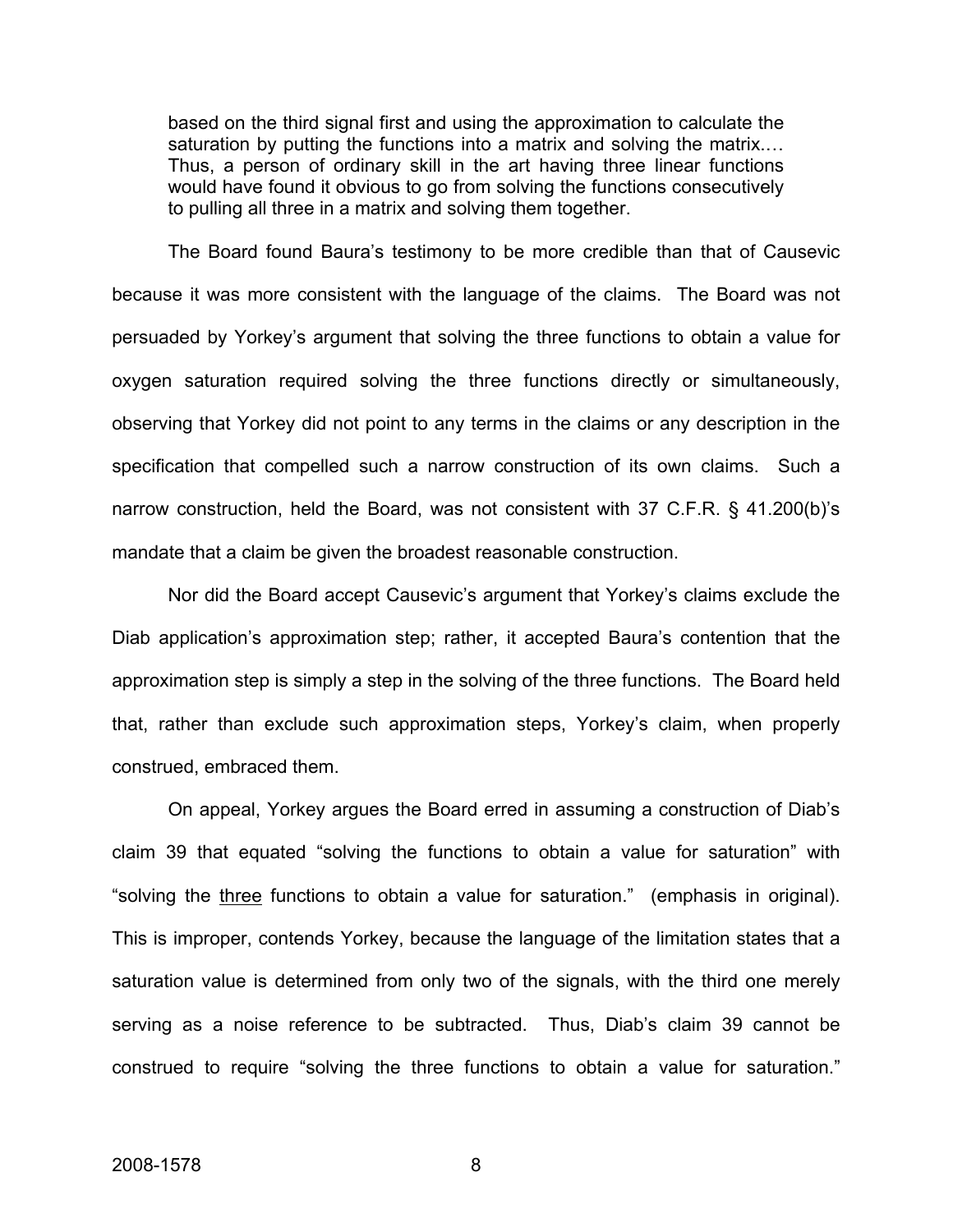According to Yorkey, "such a construction would necessarily require that, regardless of which functions are solved for saturation, all three must represent a signal as a function of saturation and be solved as such."

Yorkey's argument fails. The specification of the Diab application provides, in Equations (93), (94), and (95), the three functions derived from each of the three signals recorded from the probe**.** Each of these functions is time-dependent, as indicated by the term  $S_{\lambda n}(t)$  for each function, where n equals one of the three signals, Red1, Red2, or IR. Factors in each function are ε<sub>HbO2,λn</sub>c<sup>A</sup>, representing the concentration of oxygenated hemoglobin in the blood, and  $n_{\text{An}}(t)$ , a noise component. Diab teaches that each function is solved sequentially to obtain a value for oxygen saturation Thus, contra Yorkey, all three functions represent a signal as a function of saturation, and the sequential process of the functions' solution is necessarily required to obtain a final value for saturation.

For these reasons, we find that the Board's denial of Yorkey's motion for judgment of no interference-in-fact is supported by substantial evidence, and we consequently affirm the Board's decision.

Yorkey next argues that even if the Board correctly construed the language of Claim 39, there is no written description in the Diab application to support it. The written description requirement set forth by 35 U.S.C. § 112, ¶ 1 states that:

The specification shall contain a written description of the invention, and of the manner and process of making and using it, in such full, clear, concise, and exact terms as to enable any person skilled in the art to which it pertains, or with which it is most nearly connected, to make and use the same.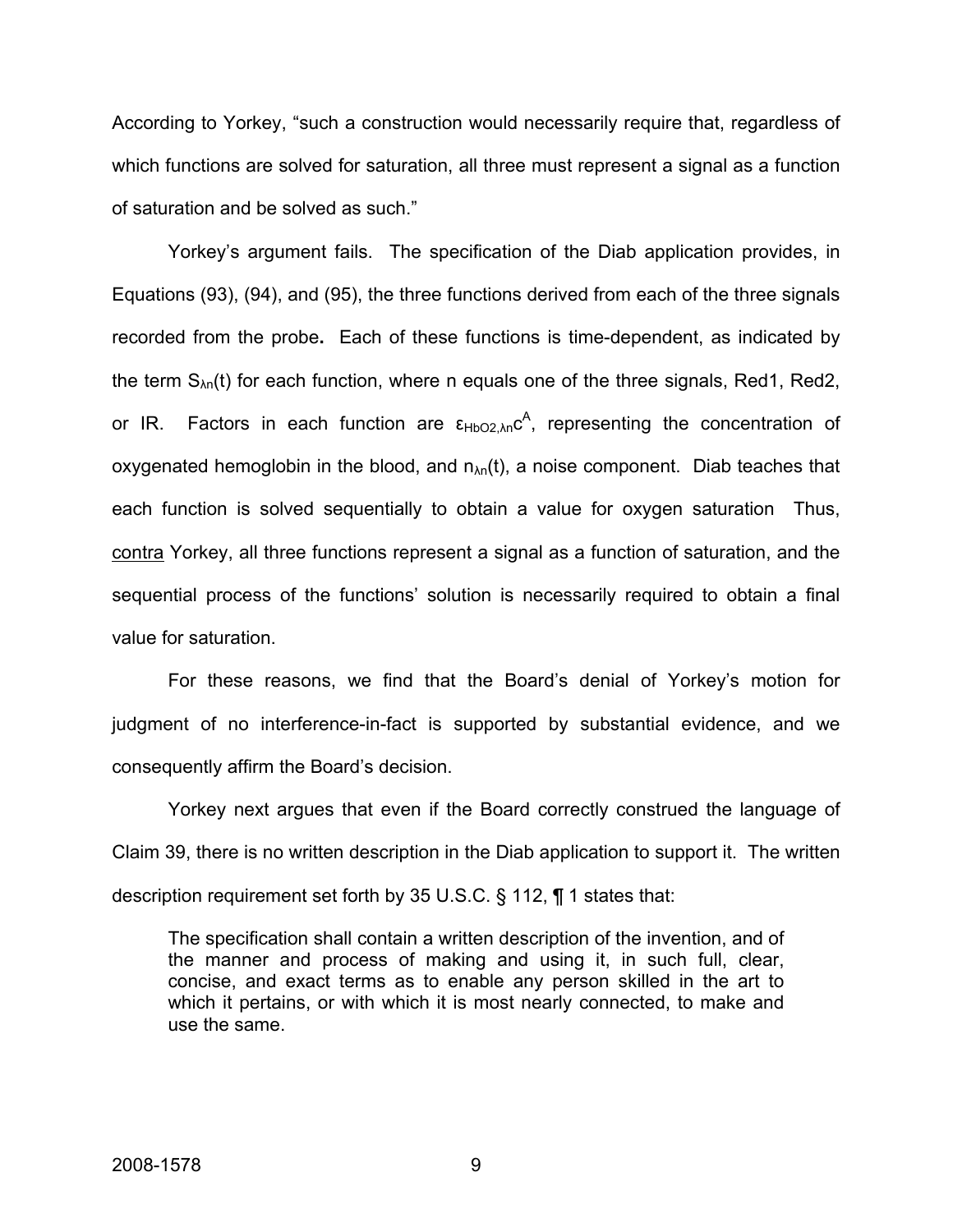35 U.S.C. § 112, ¶ 1. Whether the written description requirement is met is a question of fact. Martek Biosciences Corp. v. Nutrinova, Inc., 579 F.3d 1363, 1369 (Fed. Cir. 2009) (citing Wang Labs., Inc. v. Toshiba Corp., 993 F.2d 858, 865 (Fed. Cir. 1993)). The test for sufficiency of support in a parent application is whether the disclosure of the application relied upon "reasonably conveys to the artisan that the inventor had possession at that time of the later claimed subject matter." In re Kaslow, 707 F.2d 1366, 1375 (Fed. Cir.1983). This Court will uphold the Board's finding that the Diab application's claims are adequately described so long as that finding is supported by substantial evidence in the record. See Shu-Hui Chen v. Bouchard, 347 F.3d 1299, 1304 (Fed. Cir. 2003).

Yorkey contends that the Diab application does not disclose solving three intensity signal functions each of which represents a signal as a function of saturation. Rather, according to Yorkey, the Diab application discloses solving (at most) only two intensity signal functions to determine a value for oxygen saturation; the third signal is used merely to generate a noise reference signal that is used to subtract the motioninduced noise component from the other two remaining signals. The resulting functions representing those two signals are subsequently solved to yield a value representing the oxygen saturation.

Yorkey disputes Baura's expert testimony (with which the Board ultimately agreed) that the "solving the three functions" limitation is supported because the Diab application allegedly discloses "using the third wavelength" to generate a reference signal and therefore the third signal is still used in the ultimate calculation of saturation Yorkey maintains that the third intensity signal is not represented as a function of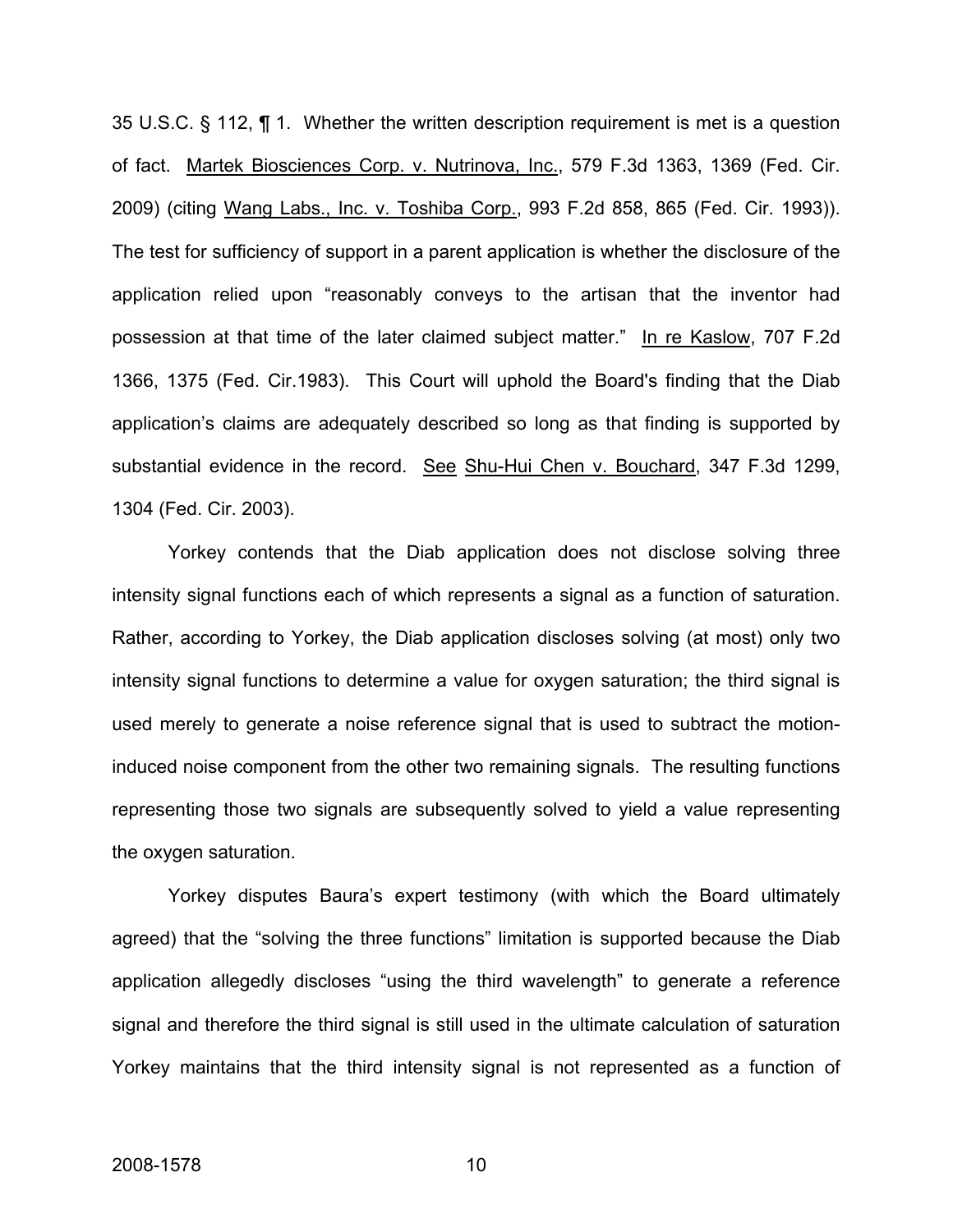saturation, and testimony concerning "using" signals did not provide support for a claim

requirement of "solving" three functions, each of which represents a signal as a function

of saturation.

The specification of the Diab application first specifies the emitter and detection

of the third signal at issue:

The third [light-emitting diode ("LED")] 304 is used to measure a third signal  $S_{\lambda c}(t)$  to be used to determine saturation using the ratiometric method. The third LED 304 is time multiplexed with the red and infrared LED's [sic] 300 and 302. Thus, a third signal is input to the common processing circuitry in sequence with the signals from red and infrared LED's [sic] 300 and 302.

….

 For pulse oximetry measurements using the ratiometric method, the signals (logarithm converted) transmitted ... at each wavelength  $\lambda_a$ ,  $\lambda_b$ , and  $\lambda_c$  are:

$$
S_{\lambda a}(t) = S_{\lambda \text{red}1}(t) = \varepsilon_{\text{HbO2}}, \lambda a C^{A}_{\text{HbO2}} x^{A}(t) + \varepsilon_{\text{Hb},\lambda a} C^{A}_{\text{Hb}} x^{A}(t) + \varepsilon_{\text{Hb},\lambda a} C^{B}_{\text{HbO2}}, \lambda a C^{V}_{\text{HbO2}} x^{V}(t) + \varepsilon_{\text{Hb},\lambda a} C^{V}_{\text{Hb}} x^{V}(t) + n_{\lambda a}(t).
$$
 (93)

$$
S_{\lambda b}(t) = S_{\lambda \text{red2}}(t) = \varepsilon_{HbO2, \lambda b} c^{A}_{HbO2} x^{A}(t) + \varepsilon_{Hb, \lambda b} c^{A}_{Hb} x^{A}(t) + \varepsilon_{HbO2, \lambda b} c^{V}_{HbO2} x^{V}(t) + \varepsilon_{Hb, \lambda b} c^{V}_{Hb} x^{V}(t) + n_{\lambda b}(t).
$$
 (94)

$$
S_{\lambda c}(t) = S_{\lambda \text{IR}}(t) = \varepsilon_{\text{HbO2, \lambda c}} c_{\text{HbO2}}^{\text{A}}(t) + \varepsilon_{\text{Hb},\lambda c} c_{\text{Hb}}^{\text{A}}(t) + \varepsilon_{\text{Hb},\lambda c} c_{\text{Hb}}^{\text{A}}(t) + \varepsilon_{\text{HbO2}} \left( \frac{1}{2} \right)^2
$$
\n
$$
\varepsilon_{\text{HbO2, \lambda c}} c_{\text{HbO2}}^{\text{V}}(t) + \varepsilon_{\text{Hb},\lambda c} c_{\text{Hb}}^{\text{V}}(t) + n_{\lambda c}(t). \tag{95}
$$

In each equation, the term  $S_{\lambda (red 1)$ , (red 2), or (IR)(t) refers to the function representing the signal detected from each of the three wavelengths emitted by the probe's LEDs. Thus, as a baseline matter, the third signal introduced in this embodiment of the invention claimed by the Diab application represented by Equation (94) (the Red2 LED signal) is not merely composed of motion-induced noise, but rather contains

<span id="page-11-0"></span>**EXECUTE:**<br><sup>2</sup> Each equation is, of course, a function because the term S<sub>A(red1) red 2) or (IR)(t) represents</sub> the result of an operation.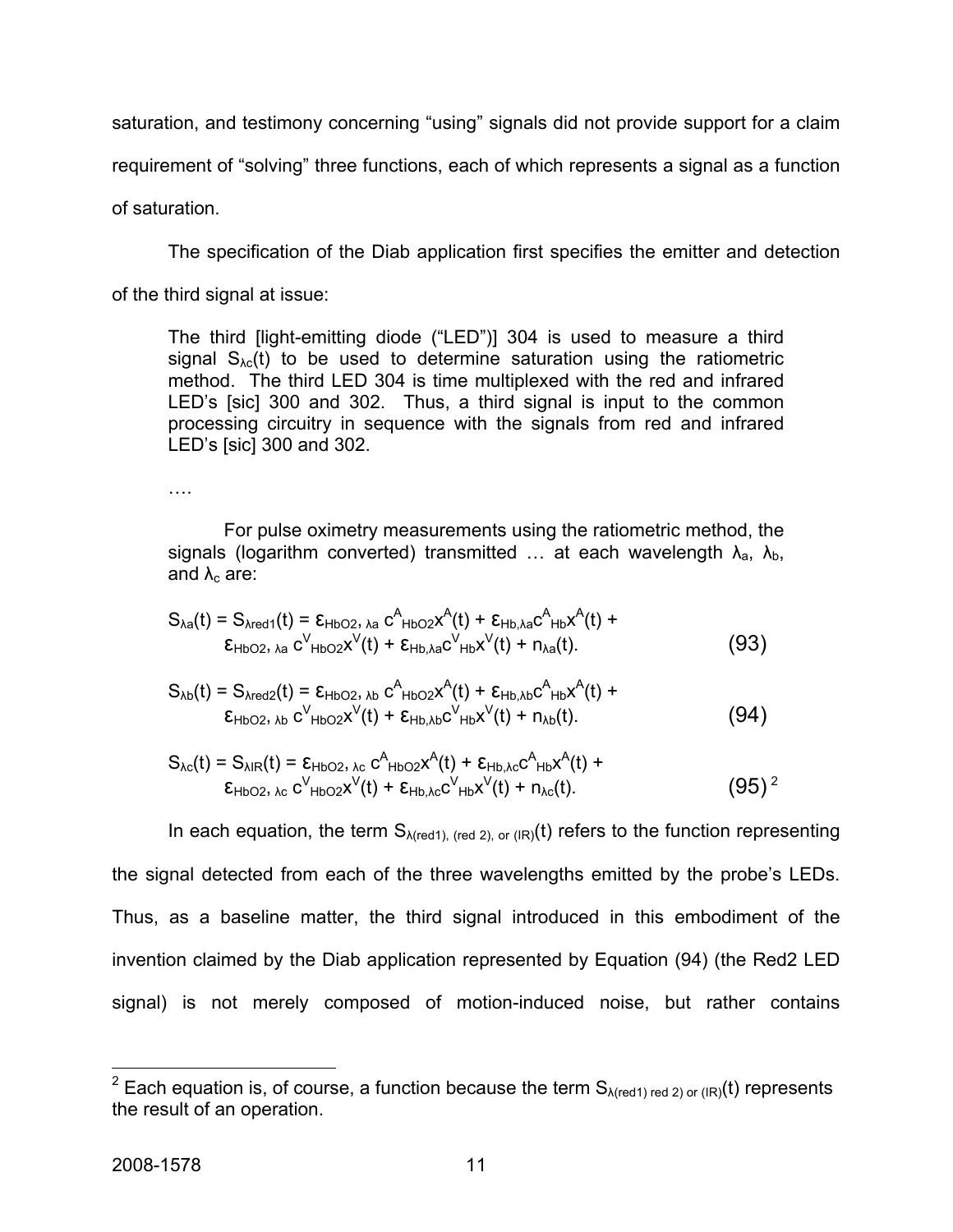components of both transmitted light representing oxygen saturation (i.e.,  $\epsilon_{HbO2, \lambda b}$  $c^A$ <sub>HbO2</sub>x<sup>A</sup>(t) +  $\epsilon$ <sub>Hb,λb</sub>c<sup>A</sup><sub>Hb</sub>x<sup>A</sup>(t) +  $\epsilon$ <sub>HbO2</sub>, <sub>λb</sub>  $c^V$ <sub>HbO2</sub>x<sup>V</sup>(t) +  $\epsilon$ <sub>Hb</sub>, <sub>λb</sub>  $c^V$ <sub>Hb</sub>x<sup>V</sup>(t) +  $n_{\lambda b}$ (t), where HbO2 represents the concentration of oxygen-bound hemoglobin, Hb represents the concentration of free hemoglobin, A represents arterial blood, V represents venous blood and n represents motion-induced noise). This function is, in effect, identical to the other two functions representing the other two signals detected with the exception of the varying wavelengths.

The Diab application teaches that the two red wavelengths are selected to satisfy a proportionality relationship which removes the primary signal portions  $S_{\text{Ared1}}(t)$  and  $S_{\text{Ared2}}(t)$  yielding a secondary reference, n'(t) by choosing two wavelengths that cause the primary portions of the measured signals for each to become linearly dependent. By so choosing, the venous portions likewise become linearly dependent, which allows removal of these signals, generating the secondary reference signal, n'(t). The signal so generated can be used in a correlation canceller, such as an adaptive canceller, to remove the noise portion of the signal.

Claim 39 of the Diab application recites, in relevant part:

[E]ach of said functions includes a plurality of coefficients related to the wavelengths, the coefficients of said third function being determined based upon the coefficients of the first and second functions, and further comprising the steps of approximating at least a portion of said first and second intensity signals based upon the third intensity signal, and determining said saturation from said approximation of said first and second intensity signals.

In the example of the preferred embodiment recited above from the specification, each function (as represented by Equation (93), (94), and (95)) includes a plurality of coefficients (both terms relating to  $S_{\text{Ared1}}(t)$  and  $S_{\text{Ared2}}(t)$  as well as to  $n_{\text{An}}(t)$ ), and the